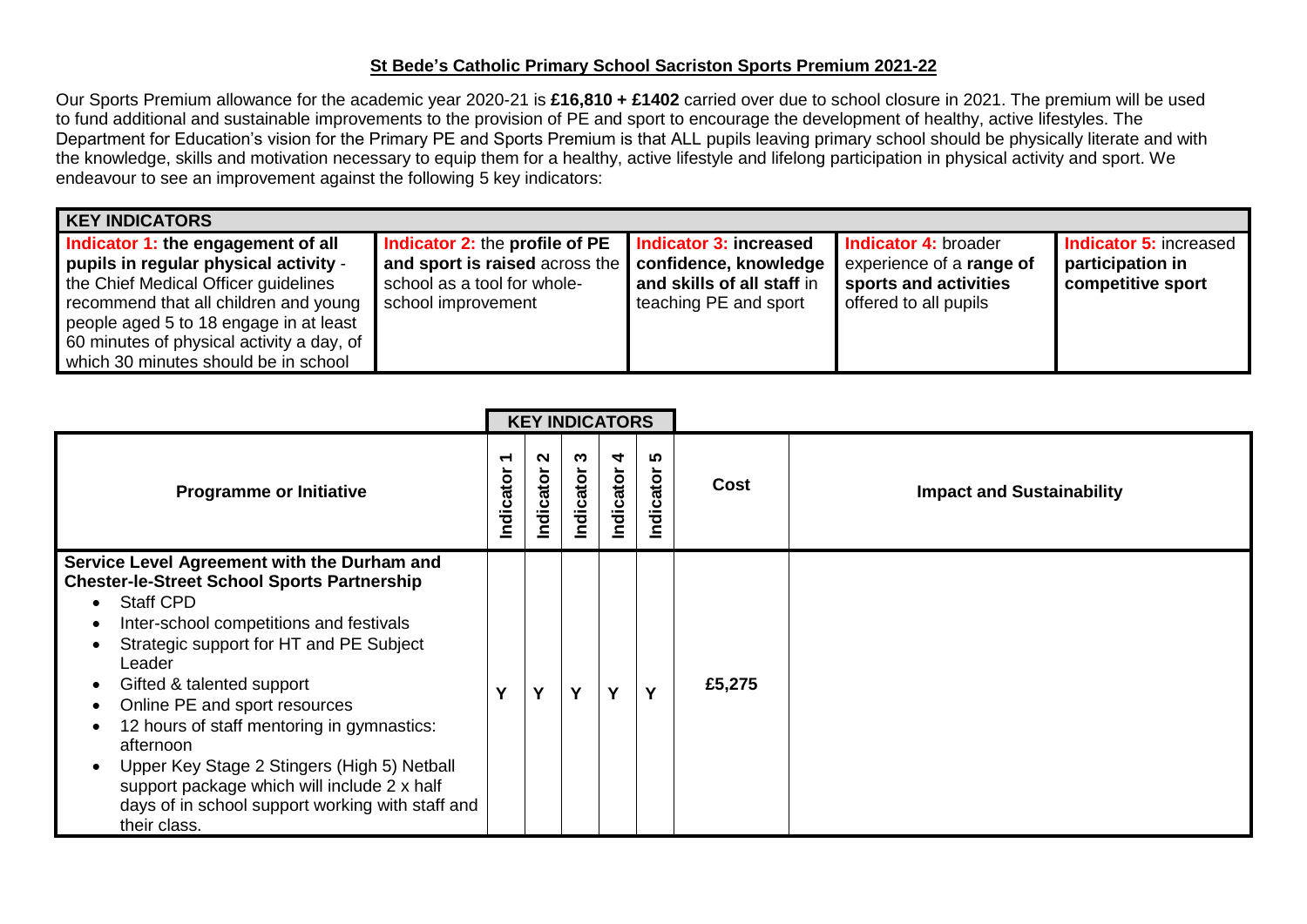| Winter Fun Run -1 half day delivered on our<br>school site. |   |   |   |   |   |                  |  |
|-------------------------------------------------------------|---|---|---|---|---|------------------|--|
|                                                             |   |   |   |   |   |                  |  |
| OAA/Team Building -1 full day both KS1 and                  |   |   |   |   |   |                  |  |
| <b>KS2.</b>                                                 |   |   |   |   |   |                  |  |
| DODGEBALL 2 x half days of in school support                |   |   |   |   |   |                  |  |
| working with staff and their classes.                       |   |   |   |   |   |                  |  |
| ULTIMATE FRISBEE 2 x half days of in school                 |   |   |   |   |   |                  |  |
| support working with staff and their classes.               |   |   |   |   |   |                  |  |
| ARCHERY 2 x half days of in school support                  |   |   |   |   |   |                  |  |
| working with staff and their classes.                       |   |   |   |   |   |                  |  |
| QUIDDITCH 2 x half days of in school support                |   |   |   |   |   |                  |  |
| working with staff and their classes.                       |   |   |   |   |   |                  |  |
| CHEERLEADING 2 x half days of in school<br>$\bullet$        |   |   |   |   |   |                  |  |
| support working with staff and their classes.               |   |   |   |   |   |                  |  |
| Full day cycle/scooter workshop                             |   |   |   |   |   |                  |  |
| Access to Active Burst resources online                     |   |   |   |   |   |                  |  |
| Buying in external coaches to plan and work                 |   |   |   |   |   |                  |  |
| alongside teachers. (Newcastle United Foundation)           |   |   |   |   |   |                  |  |
| Support for teachers with their delivery of PE.             | Y |   | Y | Y | Y | £3350            |  |
| Run daily lunchtime activity sessions                       |   |   |   |   |   |                  |  |
| introducing a range of sports and activities                |   |   |   |   |   |                  |  |
| (including the Daily mile)                                  |   |   |   |   |   |                  |  |
| Buying in external coaches to plan and work                 |   |   |   |   |   |                  |  |
| alongside teachers.(Simply Sport)                           |   |   |   |   |   |                  |  |
| Support for teachers with their delivery of PE.             |   |   |   |   |   |                  |  |
| Run daily lunchtime activity sessions                       |   |   |   |   |   |                  |  |
| introducing a range of sports and activities                | Y |   | Y | Y | Y | £4488            |  |
| (including the Daily mile)                                  |   |   |   |   |   |                  |  |
| To recruit and train Playground leaders                     |   |   |   |   |   |                  |  |
| To organise inter-school or intra-school                    |   |   |   |   |   |                  |  |
| competitions in the summer term depending on                |   |   |   |   |   |                  |  |
| current government guidance                                 |   |   |   |   |   |                  |  |
| <b>Relax Kids</b>                                           |   |   |   |   |   |                  |  |
| Provide Relax kids activities and support childrens         | Y |   |   | Y |   | £3430            |  |
| mental and physical wellbeing post Covid-19                 |   |   |   |   |   |                  |  |
| <b>Active 2L Learn</b>                                      |   |   |   |   |   | 12 weeks         |  |
| Programme to support and encourage children<br>$\bullet$    | Ý | Y |   | Υ | Y | funded by        |  |
| in EYFS to be more active following COVID                   |   |   |   |   |   | <b>Sacriston</b> |  |
| Lockdown.                                                   |   |   |   |   |   | <b>Parish</b>    |  |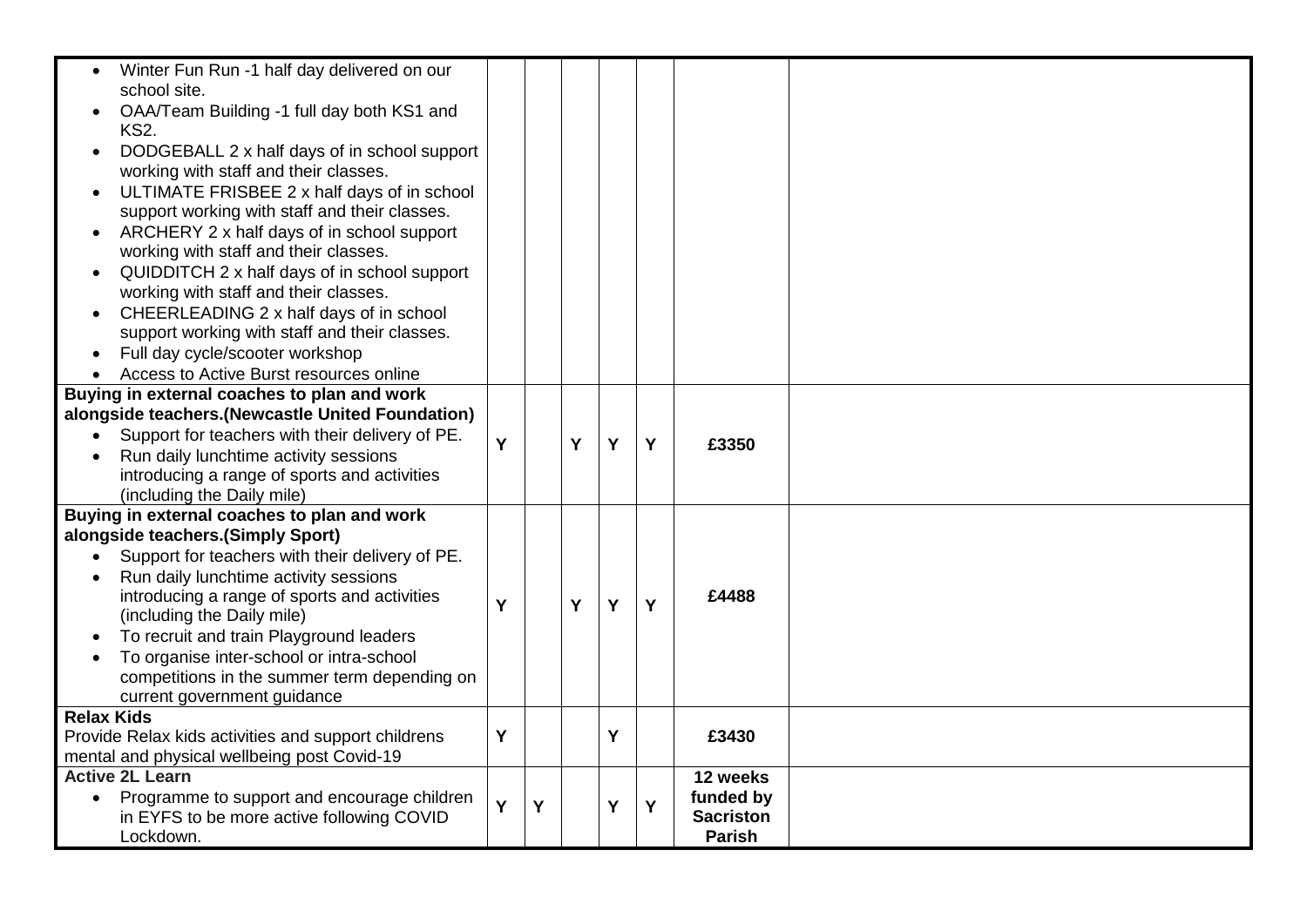| Children will access sessions led by qualified<br>$\bullet$<br>leaders<br>Staff will receive advice and guidance on how<br>$\bullet$<br>to support children's physical development<br>following COVID Lockdown                                                                                                                                                                          |   |   |   |   |   | Council,<br>then £600 |  |
|-----------------------------------------------------------------------------------------------------------------------------------------------------------------------------------------------------------------------------------------------------------------------------------------------------------------------------------------------------------------------------------------|---|---|---|---|---|-----------------------|--|
| <b>Supply</b><br>Enable staff to attend updates on PE<br>$\bullet$<br>developments and CPD to develop knowledge<br>in the delivery of curriculum lessons.                                                                                                                                                                                                                               |   |   | Y |   |   | £198                  |  |
| <b>Affiliation to Chester-le-Street Primary Schools</b><br>Football, Netball, Rugby and Athletics Association.<br>• To provide inter-school football, netball, rugby<br>and athletics opportunities across the school.                                                                                                                                                                  | Ý |   |   | Y | Y | £150                  |  |
| <b>Complete PE</b><br>Access to the complete PE resource for all<br>staff to support them with the planning, delivery<br>and assessment of PE<br>Access to My Personal Best Challenges to<br>$\bullet$<br>allow children to set their own PE goals<br>Online support to learn how to make best use<br>of the resource                                                                   | Y |   | Y |   |   | £150                  |  |
| <b>Sports Equipment</b><br>Equipment for lunchtime supervisors and<br>$\bullet$<br>sports leaders to encourage more physical<br>activity at break and lunchtimes.<br>Equipment for physical activity sessions to<br>$\bullet$<br>target children being active for 30+ minutes per<br>day.<br>Curriculum PE equipment to ensure a high-<br>quality PE lessons can be delivered by staff. | Y | Y |   | Y | Y | £300                  |  |
| <b>Outdoor Play and Learning</b><br>Engage pupils in active play at<br>breaks/lunchtimes.<br>Develop creativity amongst pupils as they play.<br>Foster teamwork amongst pupils by working<br>with others as they play.                                                                                                                                                                  | Y |   |   | Y |   | £271                  |  |
| <b>Funding for School Sport Organising Crew</b><br>(SSOC)                                                                                                                                                                                                                                                                                                                               | Y |   |   | Y | Y | £100                  |  |